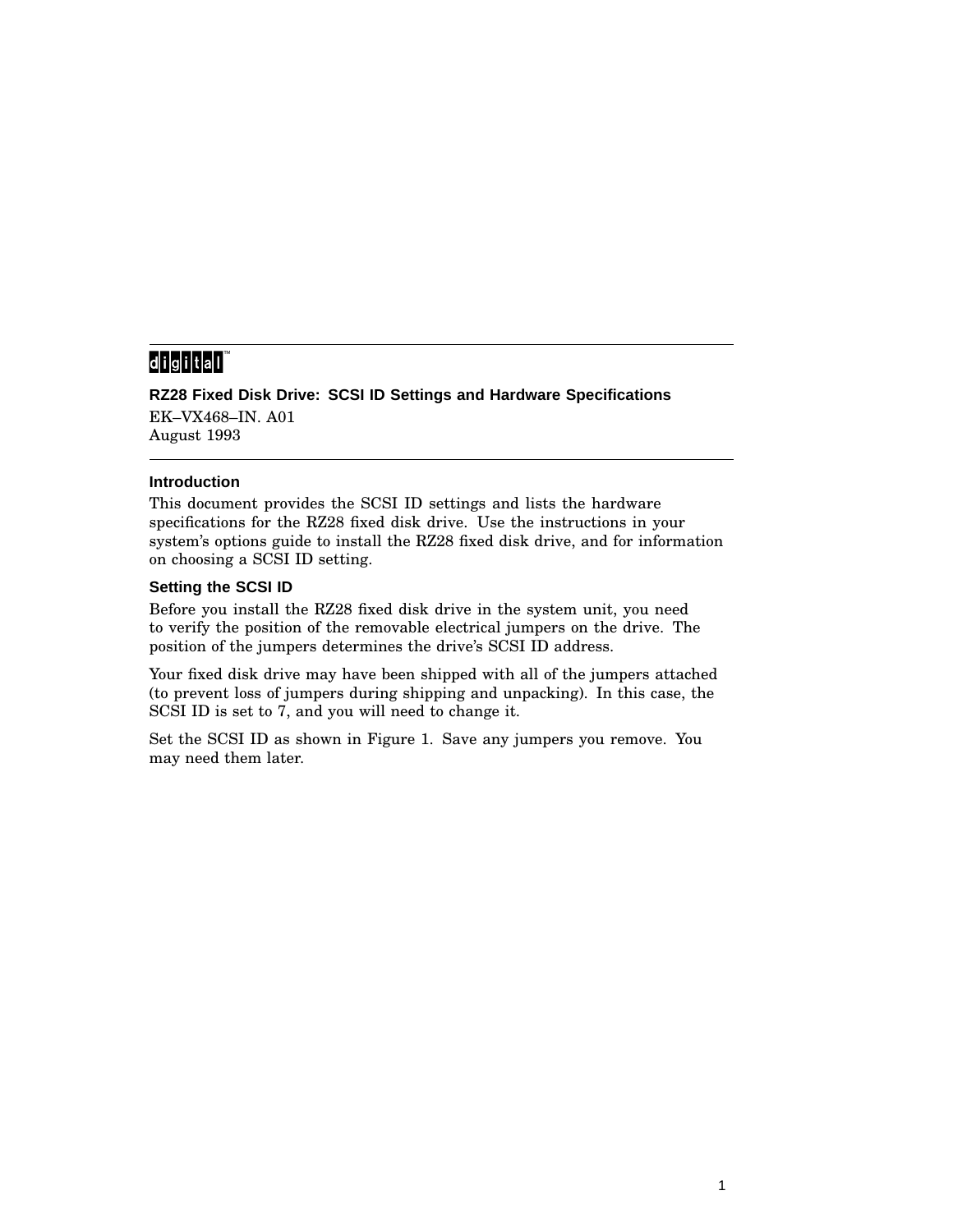

**Figure 1 SCSI ID for the RZ28 Fixed Disk Drive**